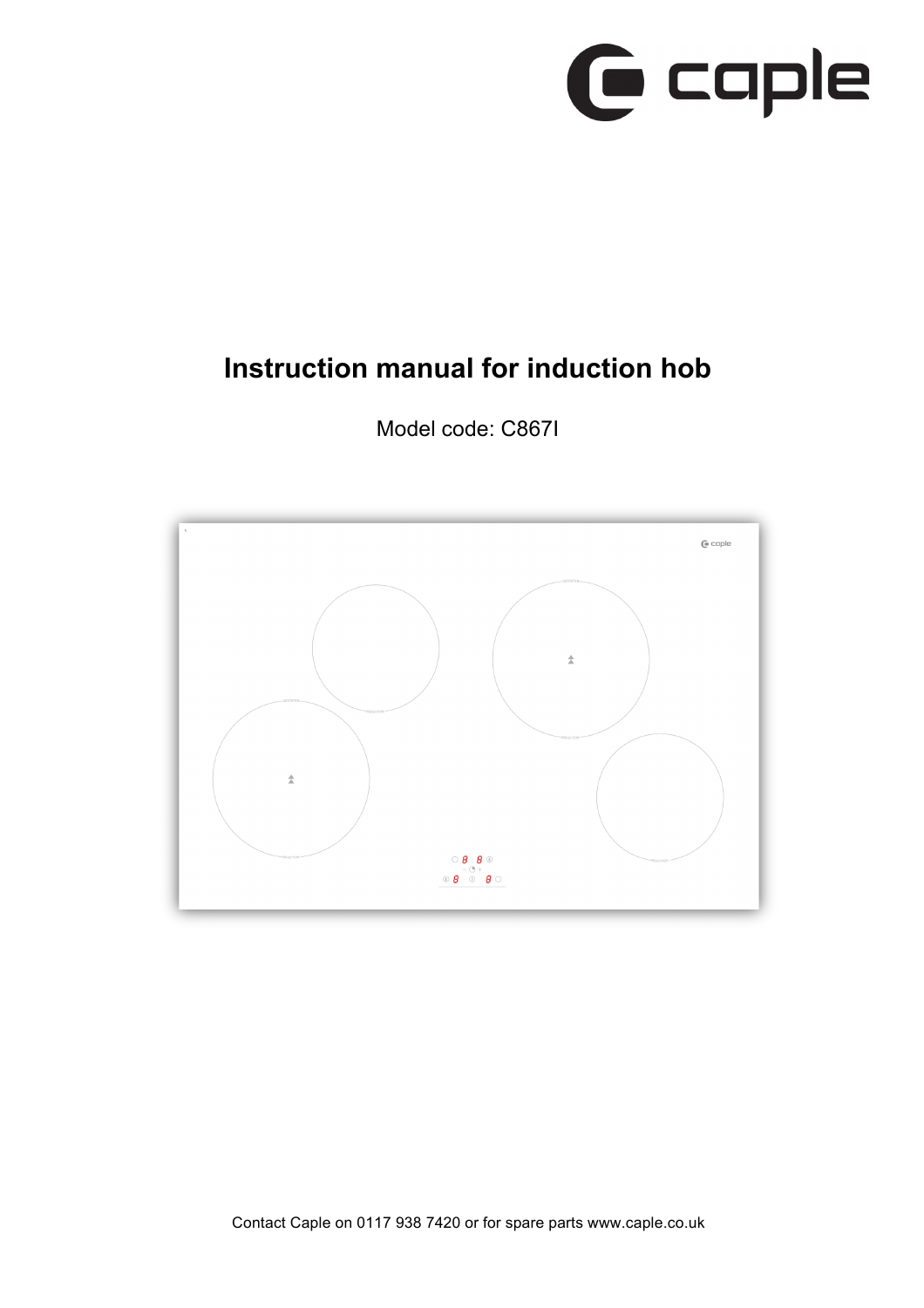#### Dear customer,

Congratulations on your purchase of a Caple induction hob.

In order to make the best use of your appliance, please carefully read the following use and care manual and keep it for reference.

# **Summary**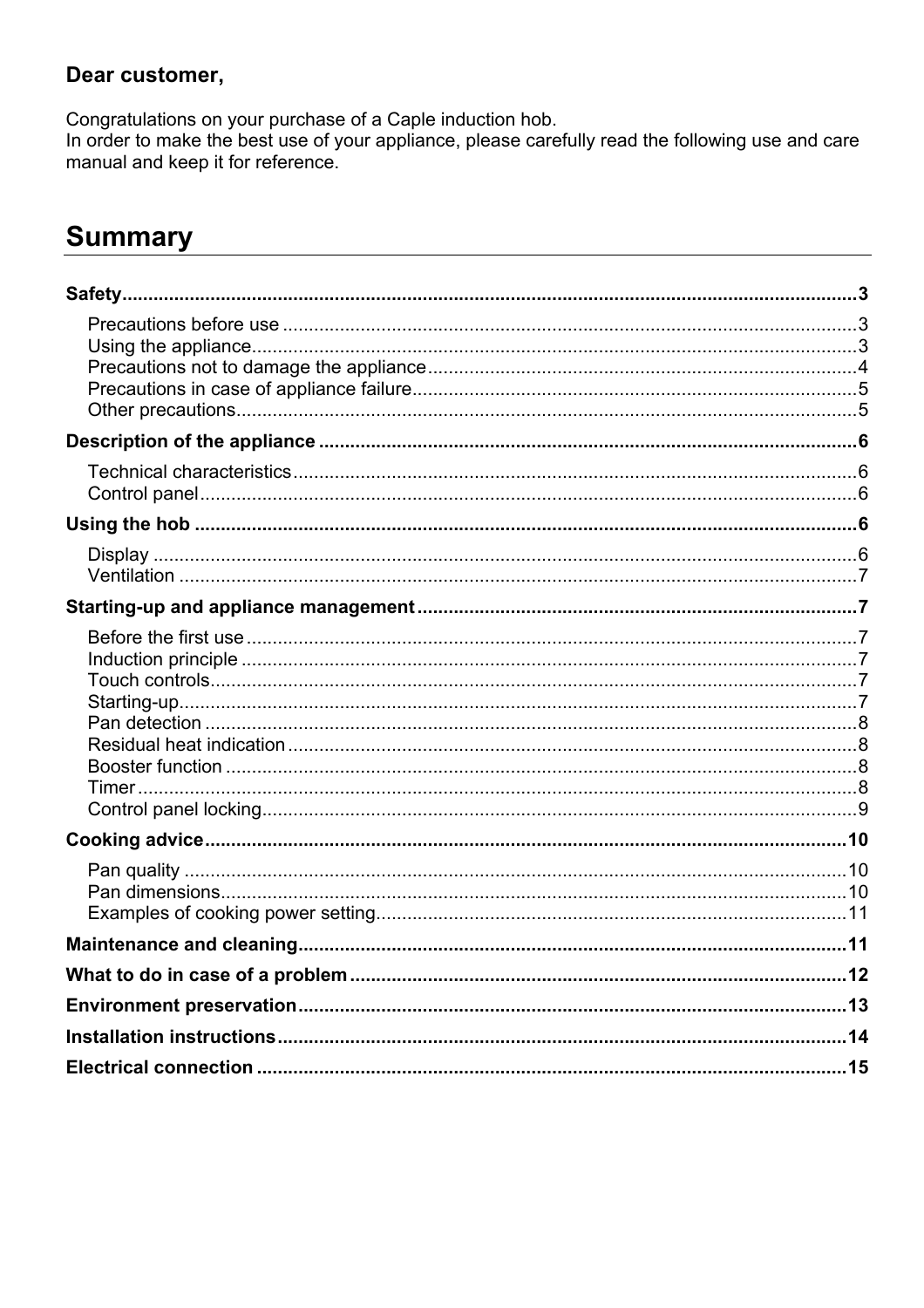# **Safety**

# **Precautions before use**

- Unpack all the materials.
- The installation and connection of the appliance have to be done by approved specialists. The manufacturer cannot be responsible for damage caused by installation or connection errors.
- To be used, the appliance must be well-equipped and installed in a kitchen unit and an adapted and approved work surface.
- This domestic appliance is exclusively for the cooking of food, to the exclusion of any other domestic, commercial or industrial use.
- Remove all labels and self-adhesives from the ceramic glass.
- Do not change or alter the appliance.
- The cooking plate can not be used as freestanding or as a work surface.
- The appliance must be grounded and connected conforming to local standards.
- Do not use any extension cable to connect it.
- The appliance cannot be used above a dishwasher or a tumbledryer: steam may damage the electronic appliances.
- This appliance is not intended to be operated by means of external timer or separate remote control system

# **Using the appliance**

- Switch the heating zones off after use.
- Always keep an eye on the cooking especially when using grease or oils, these can quickly ignite.
- **Be careful not to burn yourself while or after using the appliance.**
- Make sure no cable of any fixed or moving appliance makes contact with the glass or a hot saucepan.
- Magnetic objects (credit cards, floppy disks, calculators) should not be placed near to the engaged appliance.
- Metallic objects such as knives, forks, spoons and lids should not be placed on the hob surface since they can get hot.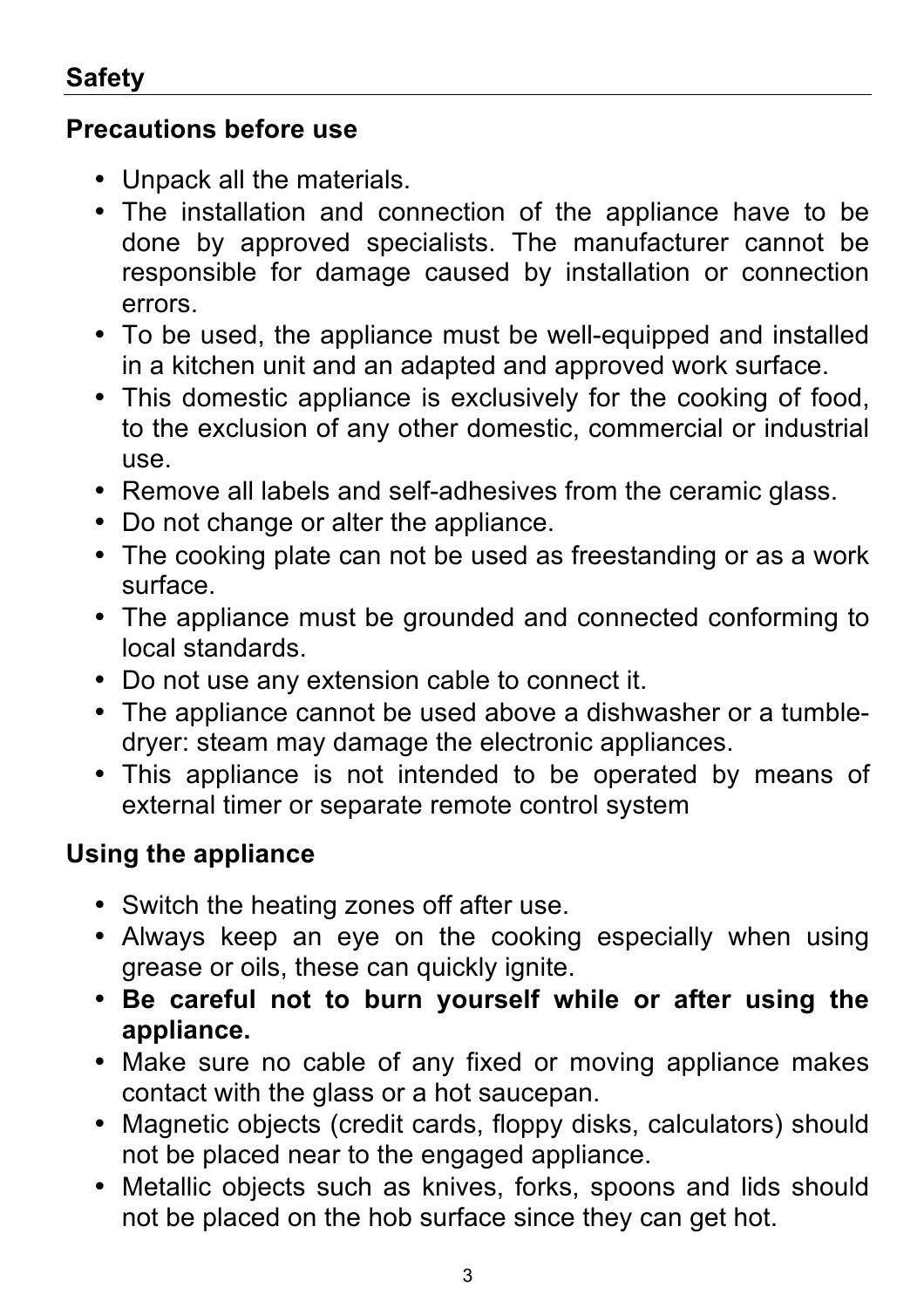- In general do not place any metallic object except heating containers on the glass surface. In case of untimely engaging or residual heat, they may heat, melt or even burn.
- Never cover the appliance with a cloth or a protection sheet. This may to become very hot and catch fire.
- This appliance can be used by children aged from 8 years and above and persons with reduced physical, sensory or mental capabilities or lack of experience and knowledge if they have been given supervision or instruction concerning use of the appliance in a safe way and understand the hazards involved.
- Children shall not play with the appliance.
- Cleaning and user maintenance shall not be by children without supervision.
- Children should be supervised to ensure that they do not play with the appliance.

# **Precautions not to damage the appliance**

- Raw pan bottoms or damaged saucepans (not enamelled cast iron pots,) may damage the ceramic glass.
- Sand or other abrasive materials may damage ceramic glass.
- Avoid dropping objects, even little ones, on the glass.
- Do not hit the edges of the glass with saucepans.
- Make sure that the ventilation of the appliance works according to the manufacturer's instructions.
- Do not put or leave empty saucepans on induction hob.
- Sugar, synthetic materials or aluminium sheets must not contact with the heating zones. These may cause breaks or other alterations of the hob by cooling: switch on the appliance and take them immediately out of the hot heating zone (be careful: do not burn yourself).
- **WARNING:** Danger of fire: do not store items on the cooking surface.
- Never place any hot container over the control panel.
- If a drawer is situated under the embedded appliance, make sure the space between the content of the drawer and the inferior part of the appliance is large enough (2 cm). This is essential to ensure correct ventilation.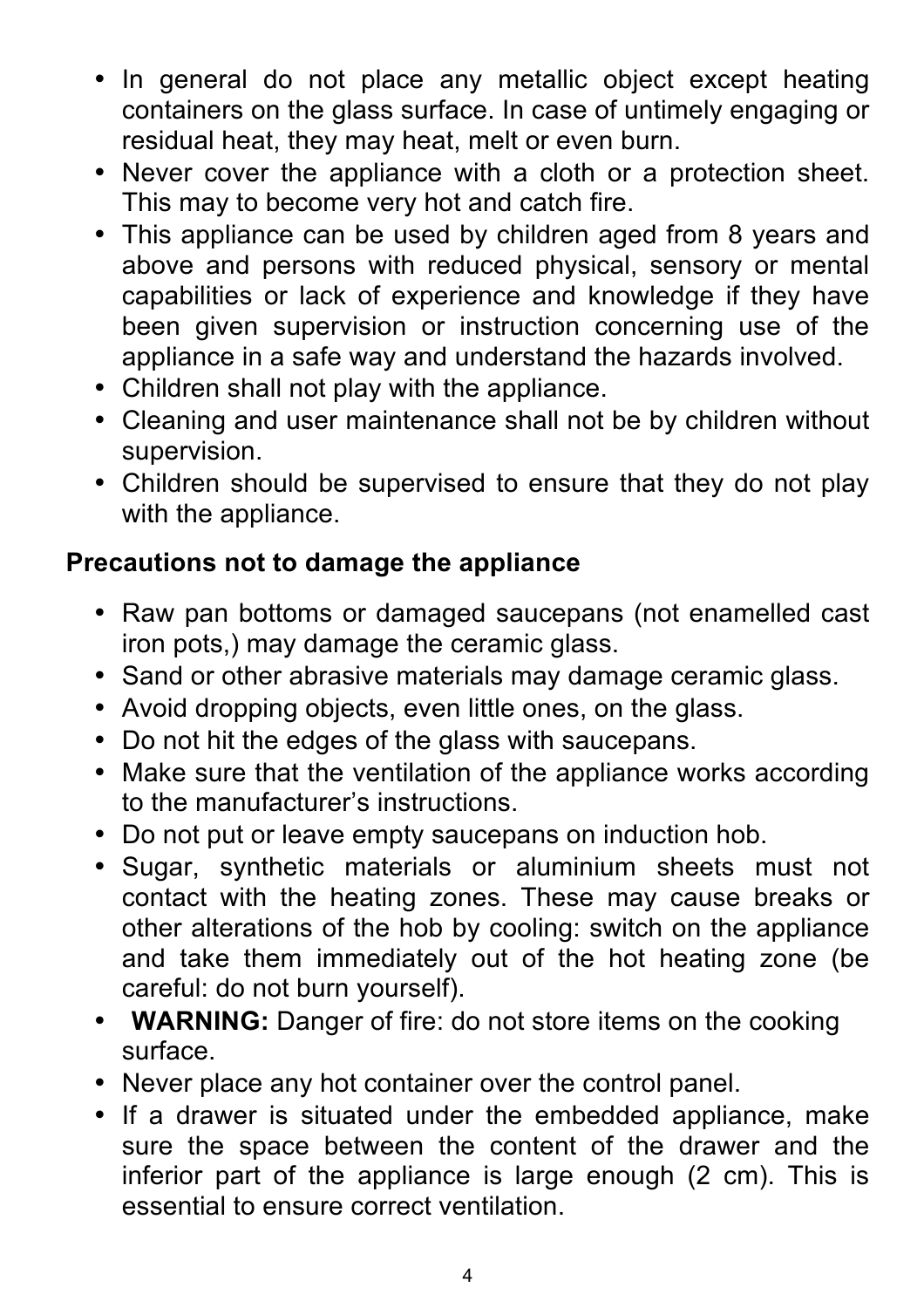• Never put any inflammable object (ex. sprays) into the drawer situated under the induction hob. Any cutlery drawers must be resistant to heat.

# **Precautions in case of appliance failure**

- If a defect is noticed, switch off the appliance and turn off the electrical supply.
- If the ceramic glass is cracked or damaged, you must unplug the appliance and contact the Caple service department (telephone 0844 800 3830) .
- Repairing has to be done by specialists. Do not open or attempt to repair the appliance yourself.
- **WARNING:** If the surface is cracked, switch off the appliance to avoid the possibility of electric shock.

# **Other precautions**

- Make sure that the sauce pan is always centred on the cooking zone. The bottom of the pan must cover as much of the cooking zone as possible.
- For the users of a pacemaker, the magnetic field could influence its operation. We recommend getting information to the retailer or your doctor before use.
- Do not to use aluminium or synthetic material pans: they could melt on still hot cooking zones.
- • **NEVER** try to extinguish a fire with water, but switch off the appliance and then cover flame e.g. with a lid or a fire blanket.



**THE USE OF EITHER POOR QUALITY POTS OR ANY INDUCTION ADAPTOR PLATE FOR NON-MAGNETIC COOKWARE RESULTS IN A WARRANTY BREACH. IN THIS CASE, THE MANUFACTURER CANNOT BE HELD RESPONSIBLE FOR ANY DAMAGE CAUSED TO THE HOB AND/OR ITS ENVIRONMENT.**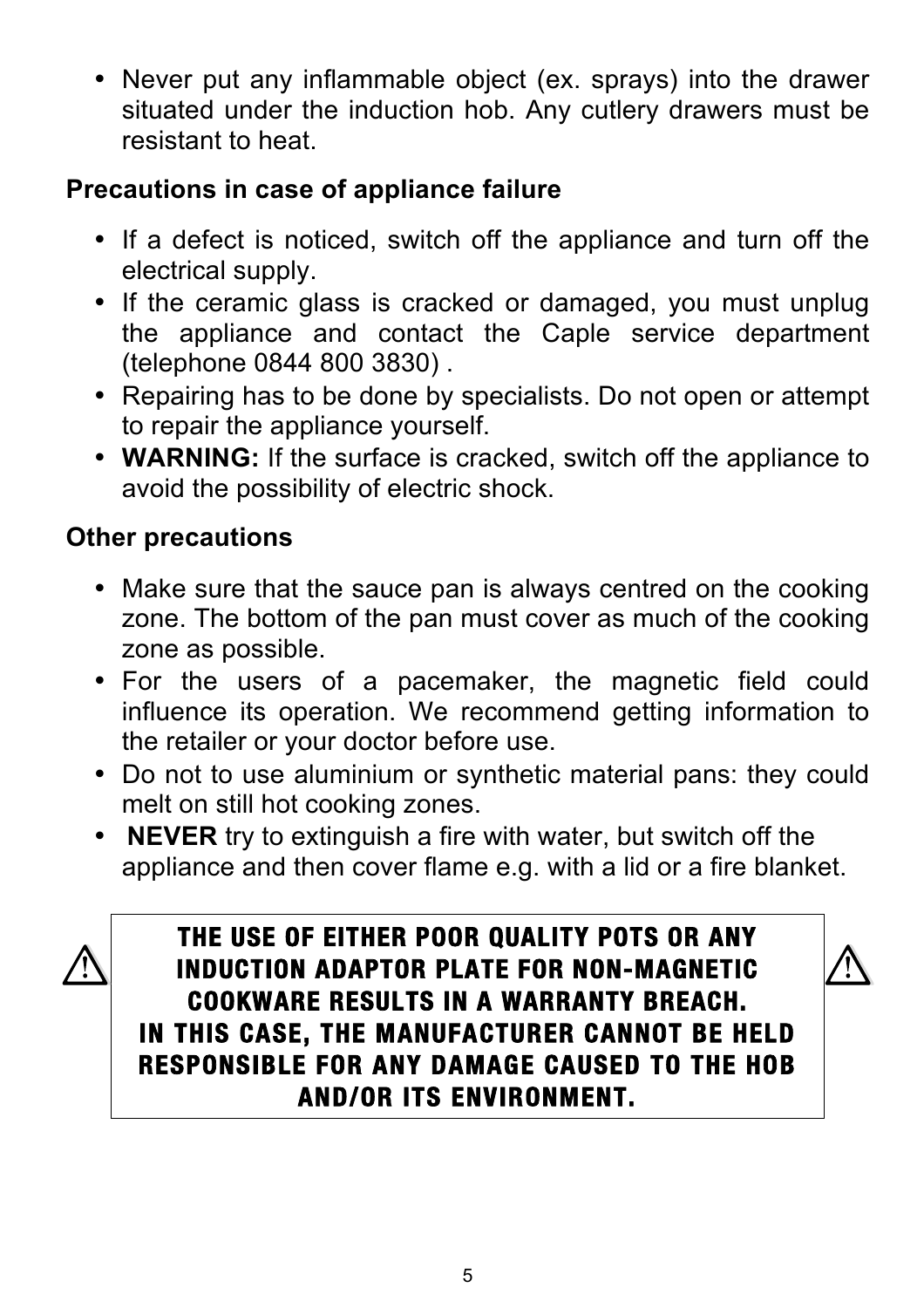# **Description of the appliance**

#### **Technical characteristics**

| Type  | Total<br>Power | Energy<br>consumption<br>for the hob<br>EC hob** | Position of<br>the heating<br>zone                   | <b>Diameter</b>                      | Nominal<br>Power*                    | <b>Booster</b><br>Power* | <b>Minimum</b><br>pan<br>diameter<br>detection | Standardised<br>Cookware<br>category | Energy<br>consumption<br>$\mathsf{EC}_\mathsf{CW}^{\boldsymbol{*}\boldsymbol{*}}$ |
|-------|----------------|--------------------------------------------------|------------------------------------------------------|--------------------------------------|--------------------------------------|--------------------------|------------------------------------------------|--------------------------------------|-----------------------------------------------------------------------------------|
| C8671 | 7400 W         | 174 Wh/kg                                        | Front left<br>Rear left<br>Rear right<br>Front right | 210 mm<br>170 mm<br>210 mm<br>170 mm | 2300 W<br>1400 W<br>2300 W<br>1400 W | 3000 W<br>3000 W         | $100$ mm<br>90 mm<br>100 mm<br>90 mm           | С<br>B<br>С<br>А                     | 168.4 Wh/kg<br>177.3 Wh/kg<br>168.4 Wh/kg<br>181.9 Wh/kg                          |

\* The given power may change according to the dimensions and material of the pan \*\* calculated according to the method of measuring performance (EN 60350-2)

### **Control panel**



# **Using the hob**

#### **Display**

| Description          | Function                        |
|----------------------|---------------------------------|
| Zero                 | The heating zone is activated.  |
| Power level          | Selection of the cooking level. |
| Pan detection        | No pan or inadequate pan.       |
| Error message        | Electronic failure.             |
| <b>Residual heat</b> | The heating zone is hot.        |
| <b>Booster</b>       | The boosted power is activated. |
| Child lock           | Control panel locking.          |
|                      |                                 |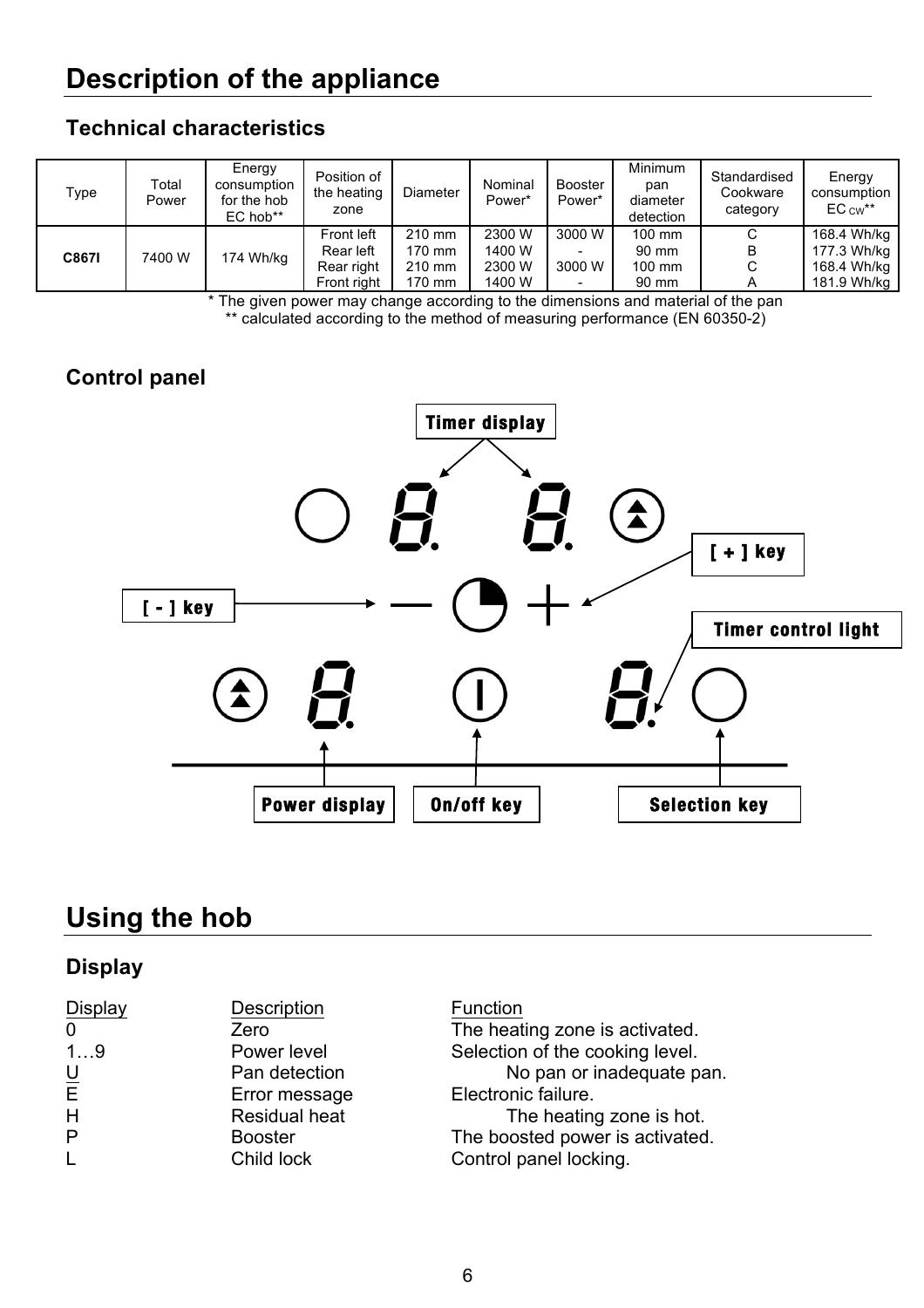#### **Ventilation**

The cooling system is fully automatic. The cooling fan starts with a low speed when the heat brought out by the electronic system reach a certain level. The ventilation starts a higher speed when the hob is intensively used. The cooling fan reduces speed and stops automatically when the electronic circuit is cooled enough.

## **Starting-up and appliance management**

#### **Before the first use**

Clean your hob with a damp cloth, and then dry the surface thoroughly. Do not use detergent which risks causing blue-tinted colour on the glass surface.

#### **Induction principle**

An induction coil is located under each heating zone. When it is engaged, it produces a variable electromagnetic field which produces inductive currents in the ferromagnetic bottom plate of the pan. The result is a heating-up of the pan located on the heating zone.

Of course the pan has to be the correct material:

- All ferromagnetic pans are recommended (please verify it thanks a little magnet): cast iron and steel pans, enamelled pans, stainless-steel pans with ferromagnetic bottoms…
- The following are excluded: copper, pure stainless-steel, aluminium, glass, wood, ceramic, stoneware…

The induction heating zone adapts automatically the size of the pan. With a too small diameter the pan doesn't work. This diameter is varying in function of the heating zone diameter. If the pan is not adapted to the induction hob the display will show  $[U]$ .

#### **Touch controls**

Your induction hob is equipped with electronic controls with sensitive touch control keys. When your finger presses the key, the corresponding command is activated. This activation is validated by a control light, a letter or a number in the display and/or a "beep" sound. **In the case of a general use press only one key at the same time.**

#### **Starting-up**

You must first switch on the hob, then the heating zone:

| Start-up/ switch off the hob:<br>$\bullet$        |                                      |                  |
|---------------------------------------------------|--------------------------------------|------------------|
| <b>Action</b>                                     | <b>Control panel</b>                 | <b>Display</b>   |
| To start                                          | Press key $\lceil \bigcirc \rceil$   | [0]              |
| To switch off                                     | Press key $\lceil \bigcirc \rceil$   | Nothing or $[H]$ |
| Start-up/ switch off a heating zone:<br>$\bullet$ |                                      |                  |
| <b>Action</b>                                     | <b>Control panel</b>                 | <b>Display</b>   |
| Zone selection                                    | Press selection key for the zone [0] |                  |
| Increase power                                    | Press key $[ + ]$                    | $[1]$ to $[9]$   |
| Decrease power                                    | Press key $\lceil - \rceil$          | $[9]$ to $[1]$   |
| Stop                                              | Press key [ - ]                      | $[0]$ or $[H]$   |

If no action is made within 20 second the electronics returns in waiting mode.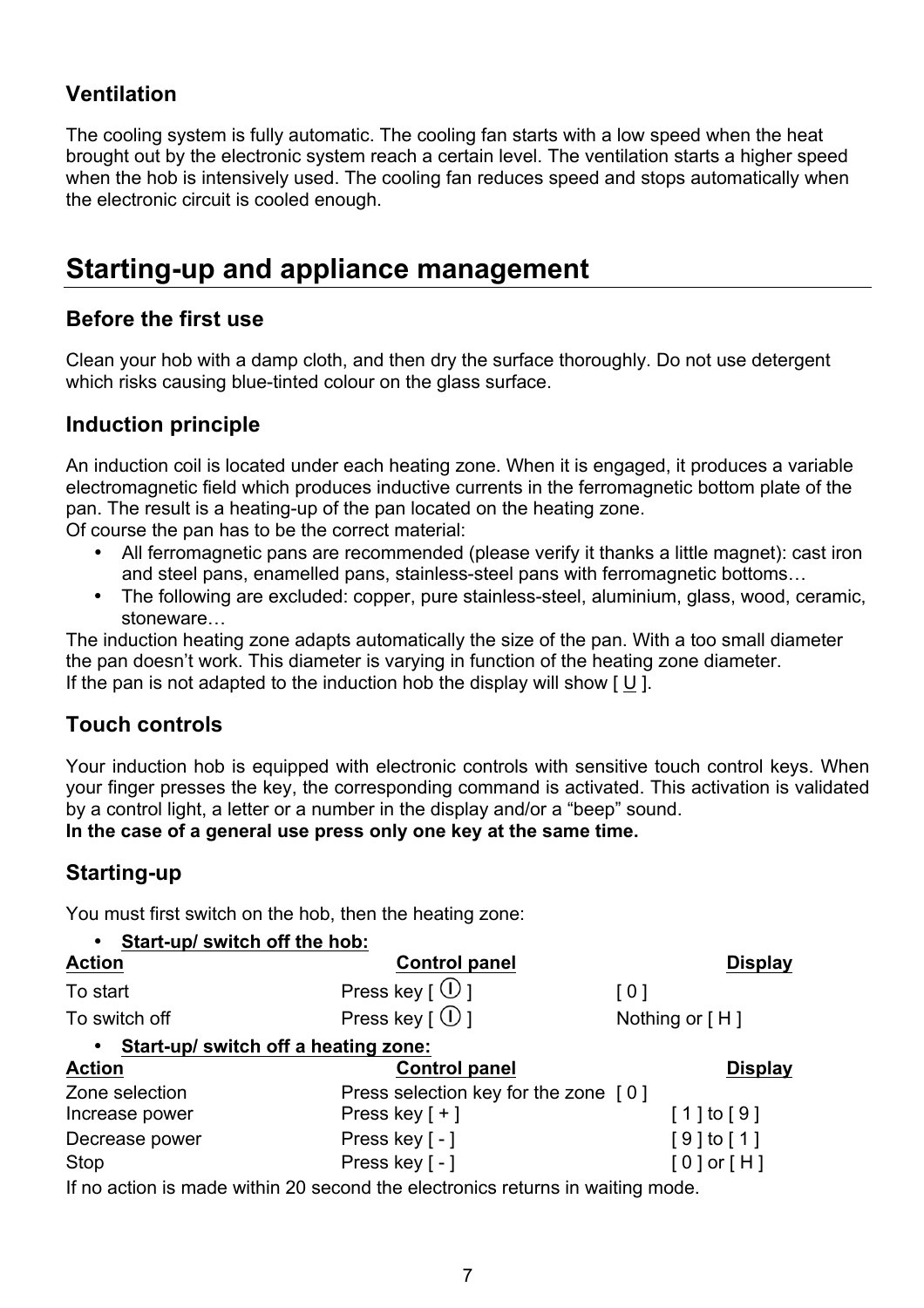#### **Pan detection**

The pan detection ensures a perfect safety. The induction doesn't work:

- If there is no pan on the heating zone or if this pan is not adapted to induction. In this case it is impossible to increase the power and the display shows [ U ]. This symbol disappears when a pan is put on the heating zone.
- If the pan is removed from the heating zone the operation is stopped. The display shows [ U ]. The symbol [ U ] disappears when the pan is put back to the heating zone. The cooking continues with the power level setted before.

After use, switch the zone off: don't rely on the pan detection [ U ] to activate.

#### **Residual heat indication**

After the switch off of a heating zone or the complete stop of the hob, the heating zones are still hot and indicates [H ] on the display.

The symbol [ H ] disappears when the heating zones may be touched without danger.

As far as the residual heat indicators are on light, don't touch the heating zones and don't put any heat sensitive objects on them. **There are risks of burn and fire.**

#### **Booster function**

The booster function [P] grants a boost of power to the selected heating zone. If this function is activated the heating zones works for 5 minutes with an ultra high power. The booster is foreseen for example to heat up rapidly large quantities of water, for noodles etc.

#### • **Start up / Stop the booster function:**

| <b>Action</b>        | <b>Control panel</b>              | <b>Display</b>      |
|----------------------|-----------------------------------|---------------------|
| Zone selection       | Press selection key from the zone | [0]                 |
| Increase power       | Press key $\lceil + \rceil$       | $[1]$ to $[9]$      |
| Start up the booster | Press key $\lceil + \rceil$       | [P] duration: 5 min |
| Stop the booster     | Press key [ - ]                   | [9]                 |

#### • **Power management :**

The hole hob is equipped by a maximum of power. When the booster function is activated, and not to exceed the maximum power, the electronic system orders to reduce automatically the power level of an other heating zone. The display flashes [ 9 ] for a few seconds and then shows the maximum of power allowed ( $\lceil 6 \rceil$  or  $\lceil 8 \rceil$ ).

Heating zone selected The other heating zone: (example: power level 9) [ P ] is displayed [ 9 ] goes to [ 7 ] depending the type of zone

#### **Timer**

The timer is able to be used simultaneous with all heating zones and this with different time settings (from 0 to 99 minutes) for each heating zone.

#### • **Setting and modification of the cooking time:**

| <b>Action</b>       | <b>Control panel</b>                                         | <b>Display</b>      |
|---------------------|--------------------------------------------------------------|---------------------|
| Zone selection      | Press selection key from the zone                            | $\lceil 0 \rceil$   |
| Increase power      | Press key $[+]$                                              | $[1]$ $[9] [P]$     |
| To select « Timer » | Press simultaneously $\lceil - \rceil$ and $\lceil + \rceil$ | [001]               |
| Decrease the time   | Press key [ - ]                                              | [00] wents to 30,29 |
| Increase the time   | Press key $\lceil + \rceil$                                  | time increase       |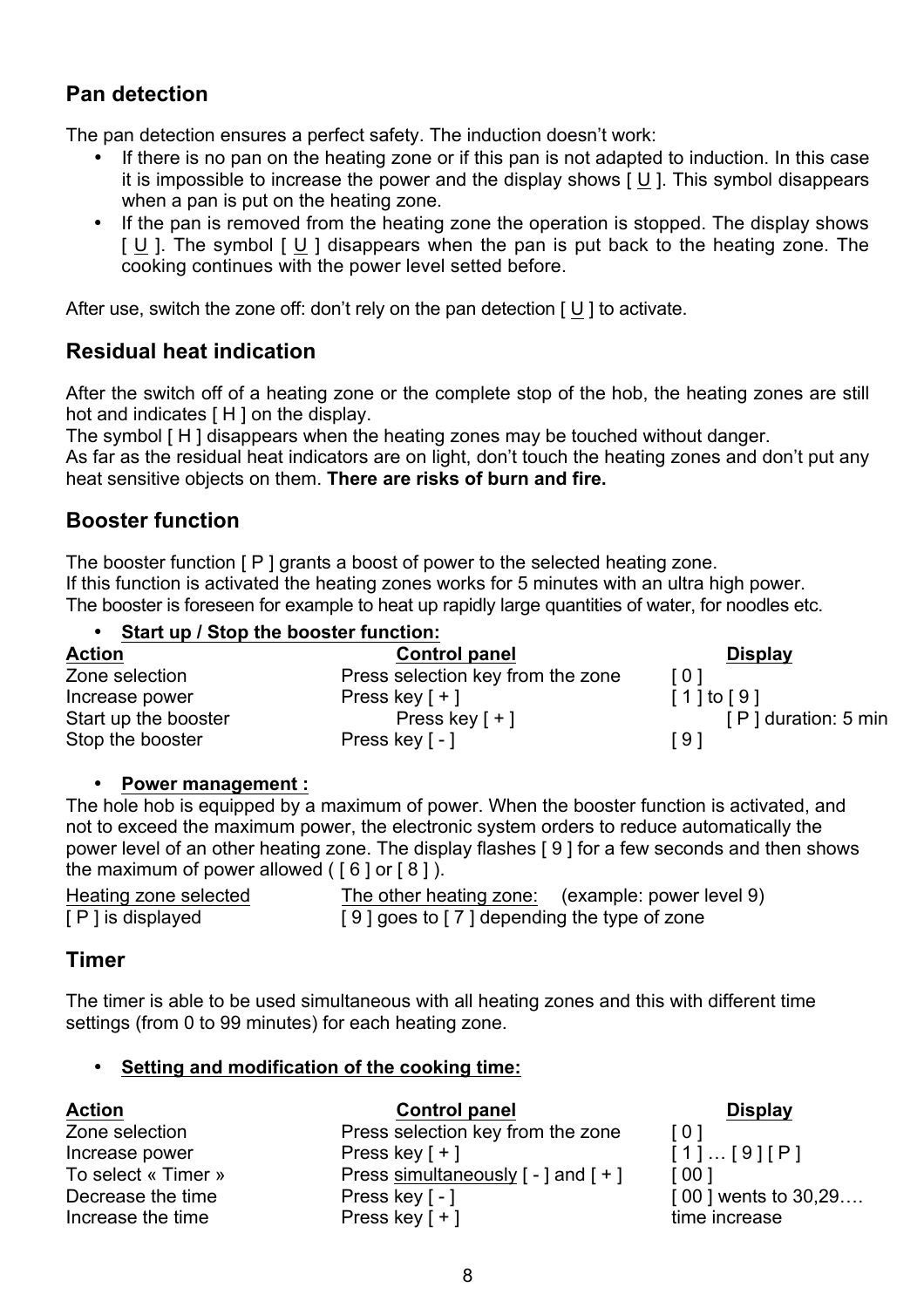After a few seconds the control light stops with blinking. The time is confirmed and the cooking starts until the time reaches [ 00 ].

#### • **To stop the cooking time:**

#### **Action Control panel Display** Zone selection **Press selection key from the zone** [ 0 ]

To select « Timer » Press simultaneously [ - ] and [ + ] The remaining time To stop the « Timer » Press key [ - ] [ 00 ] then stops

If several timers are activated repeat the process.

#### • **Automatic stop at the end of the cooking time:**

As soon as the selected cooking time is finished the timer displays a flashing [ 00 ] and a sound rings.

To stop the sound and the flashing press any key.

#### • **Minute timer function:**



After a few seconds the control light stops flashing.

As soon as the selected cooking time is finished the timer displays a flashing [ 00 ] and a sound rings.

To stop the sound and the flashing press any key.

#### **Control panel locking/child lock**

To avoid modifying a setting of the cooking zones, in particular when cleaning the control panel it can be locked (with exception to the On/Off key  $[$   $\overline{0}$  ).

#### • **Locking:**

| Action                           | <b>Control panel</b>                                                      |                            | <b>Display</b> |
|----------------------------------|---------------------------------------------------------------------------|----------------------------|----------------|
| Start                            | Press key $\lceil \bigcup \rceil$                                         | [0] or [H]                 |                |
| To lock                          | Press simultaneously [ - ] and<br>selection key from the front right zone | $[0]$ or $[H]$             |                |
|                                  | Repress selection key                                                     | $4 \times 11$              |                |
| Unlocking:                       |                                                                           |                            |                |
| Action                           | <b>Control panel</b>                                                      |                            | <b>Display</b> |
| Start                            | Press key $\lceil \bigcup \rceil$                                         | $4 \times \lceil L \rceil$ |                |
| Within 5 seconds after starting: |                                                                           |                            |                |
| Unlocking the hob                | Press simultaneously [ - ] and<br>selection key from the front right zone | $4 \times \lceil L \rceil$ |                |
|                                  | Repress key [ - ]                                                         | No light on the displays   |                |
|                                  |                                                                           |                            |                |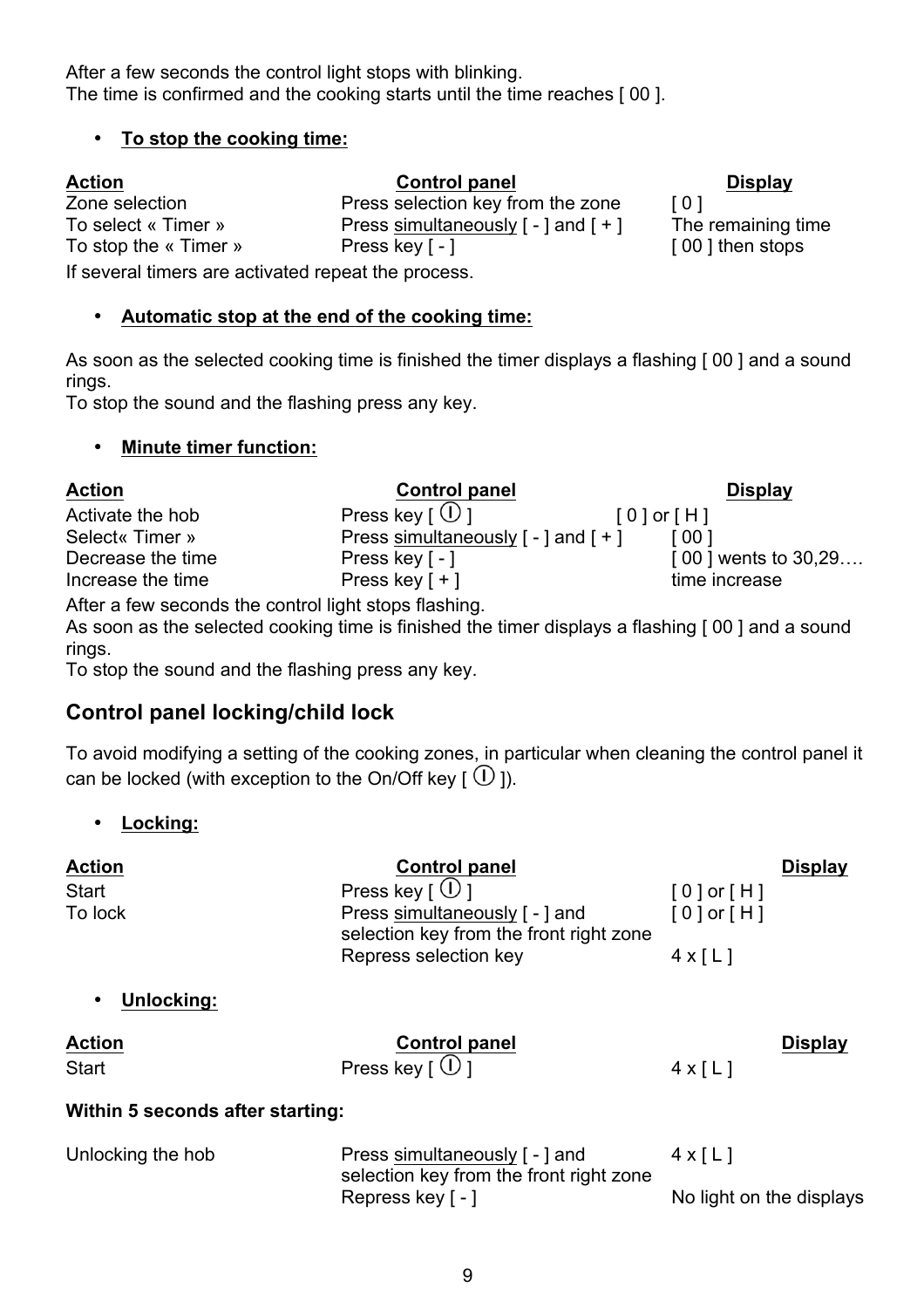#### **Pan quality**

**Suitable materials:** steel, enamelled steel, cast iron, ferromagnetic stainless-steel, aluminium with ferromagnetic bottom.

**Not suitable materials:** aluminium and stainless-steel without ferromagnetic bottom, cupper, brass, glass, ceramic, porcelain.

The manufacturers specify when their products are compatible induction. To check if pans are compatible:

- Put a little water in a pan placed on an induction heating zone set at level [ 9 ].The water will heat up in a few seconds when you are using the right induction pan.
- A magnet will stick on the bottom of an induction pan.

Certain pans can make noise when they are placed on an induction cooking zone. This noise does not mean that there is something wrong with the appliance, nor does it influence its function.



#### **Pan dimensions**

The cooking zones are, within a certain limit, automatically adapted to the diameter of the pan. However the bottom of this pan must have a minimum of diameter according to the corresponding cooking zone.

To obtain the best efficiency of your hob, please place the pan well in the centre of the cooking zone.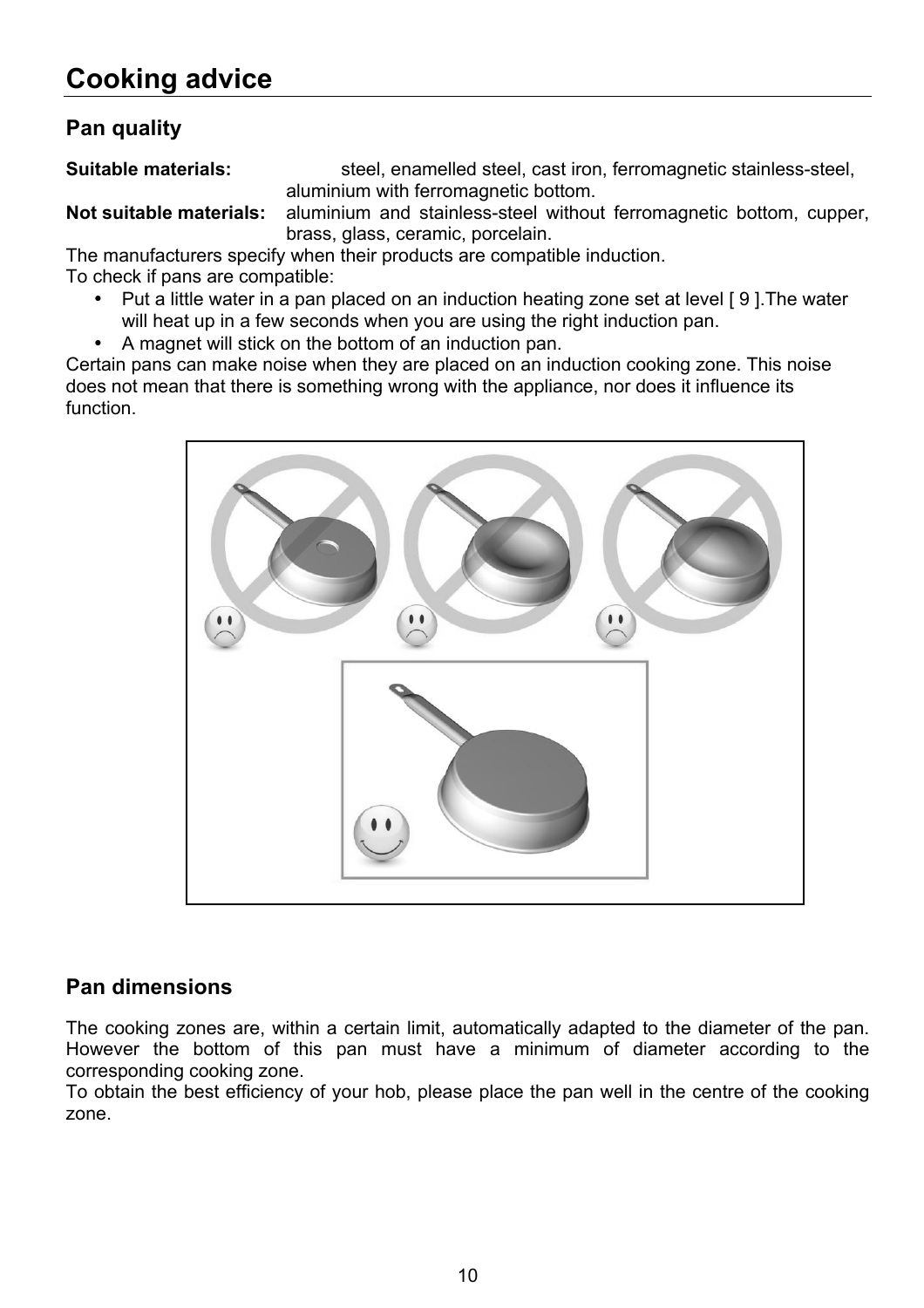#### **Examples of cooking power setting**

| $1$ to $2$ | Melting               | Sauces, butter, chocolate, gelatine     |
|------------|-----------------------|-----------------------------------------|
|            | Reheating             | Dishes prepared beforehand              |
| $2$ to $3$ | Simmering             | Rice, pudding, sugar syrup              |
|            | Defrosting            | Dried vegetables, fish, frozen products |
| $3$ to $4$ | <b>Steam</b>          | Vegetables, fish, meat                  |
| 4 to 5     | Water                 | Steamed potatoes, soups, pasta,         |
|            |                       | fresh vegetables                        |
| 6 to 7     | Medium cooking        | Meat, liver, eggs, sausages             |
|            | Simmering             | Goulash, roulade, tripe                 |
| $7$ to $8$ | Cooking               | Potatoes, fritters, wafers              |
| 9          | Frying, boiling water | Steaks, omelettes, fried dishes, water  |
| P          | Frying, boiling water | scallops, steaks                        |
|            |                       | Boiling significant quantities of water |

(the values below are indicative)

# **Maintenance and cleaning**

#### **Switch-off the appliance before cleaning.**

Do not clean the hob if the glass is too hot because there is a **risk of burning.**

- Remove light marks with a damp cloth with washing up liquid diluted in a little water. Then rinse with cold water and dry the surface thoroughly.
- Highly corrosive or abrasive detergents and cleaning equipment likely to cause scratches must be absolutely avoided.
- Do not ever use any steam cleaner or pressure washer.
- Do not use any object that may scratch the glass.
- Ensure that the pan is dry and clean. Ensure that there are no grains of dust on your ceramic hob or on the pan. Sliding rough saucepans will scratch the surface.
- Spillages of sugar, jam, jelly, etc. must be removed immediately. You will thus prevent the surface being damaged.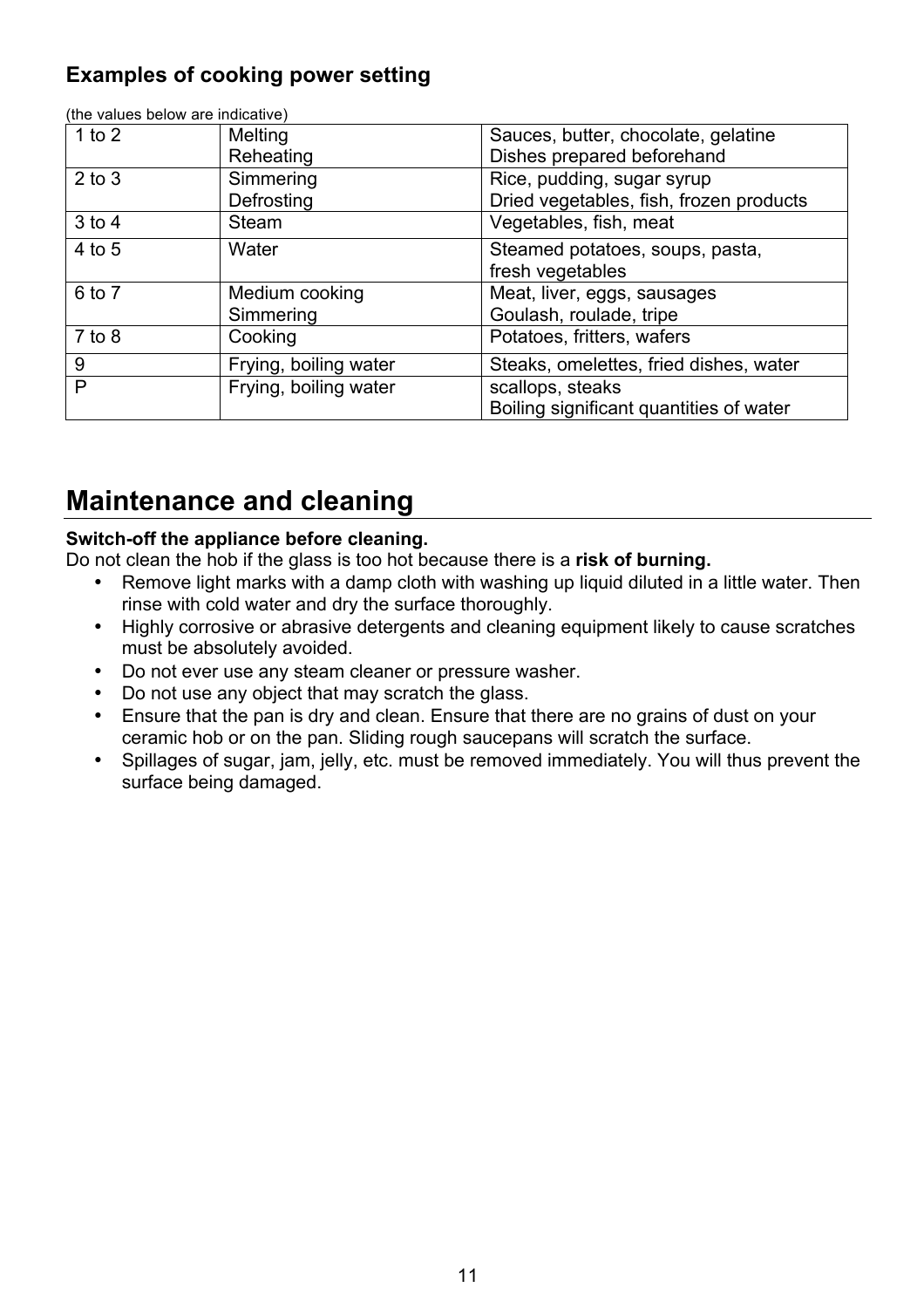#### **When the symbol [ E 4 ] appears:**

**I)** The table must be reconfigured. Please implement the following steps: Important: before you start:

- make sure there is no pots or pans on the hob
- take a pot with a ferromagnetic bottom and a minimum diameter of 16 cm
- disconnect the appliance from the grid by removing the fuse or turning the circuit breaker off
- start the procedure within 2 minutes after reconnecting the hob to the grid
- reconnect the table to the grid
- don't use the [ 0/I ] touch

**II)** First step: cancel the existing configuration

**1)** Press [ - ] and hold down

**2)** With your other hand, press successively and quickly (less than 2s) on each [ O ] key. Begin from the front right side and turn counter clockwise, as described on the picture (from a to d).



A double "beep" means an error occurred. If so, start again from item 1).

**3)** Remove your fingers from the touch control, press simultaneously [ + ] and [ - ] for a few seconds, until a flashing [ E ] symbols appear.

**4)** Wait until [ E ] symbols stop flashing.

**5)** After few seconds, [E] are automatically transformed in [C]. The existing setup has been cancelled.

**Note:** For induction hobs with 3 cooking zones, The rear right zone (b) doesn't exist, so push 2 times on the front right zone (a) that means (a  $\rightarrow$  a  $\rightarrow$  c  $\rightarrow$  d).

**III)** Second step: new setup

- **1)** Take a ferromagnetical pot with a minimum diameter of 16 cm
- **2)** Select a cooking zone by pushing on the corresponding [ O ] key
- **3)** Place the pot on the area to be set
- **4)** Wait until the [ C ] display becomes a [ ]. The selected zone is now configured.
- **5)** Follow the same procedure for each cooking zone with a [C] display.
- **6)** All the cooking zones are configured once all the displays are turned off.

Please use the same pot for the whole procedure.

- Never put several pots together on the zones during the setup-process.
- If  $E = 4$  I displaying remains, please contact Caple Service.

#### **The hob or the cooking zone does not start-up:**

- The hob is badly connected on the electrical network.
- The protection fuse has cut-off.
- The lock function is activated.
- The touch control keys are covered with grease or water.
- An object is put on a key.

#### **The control panel displays [ U ]:**

- There is no pan on the cooking zone.
- The pan is not compatible with induction.
- The bottom diameter of the pan is too small.

#### **The control panel displays or [ E ]:**

- Disconnect and replug the hob.
- Contact Caple Service.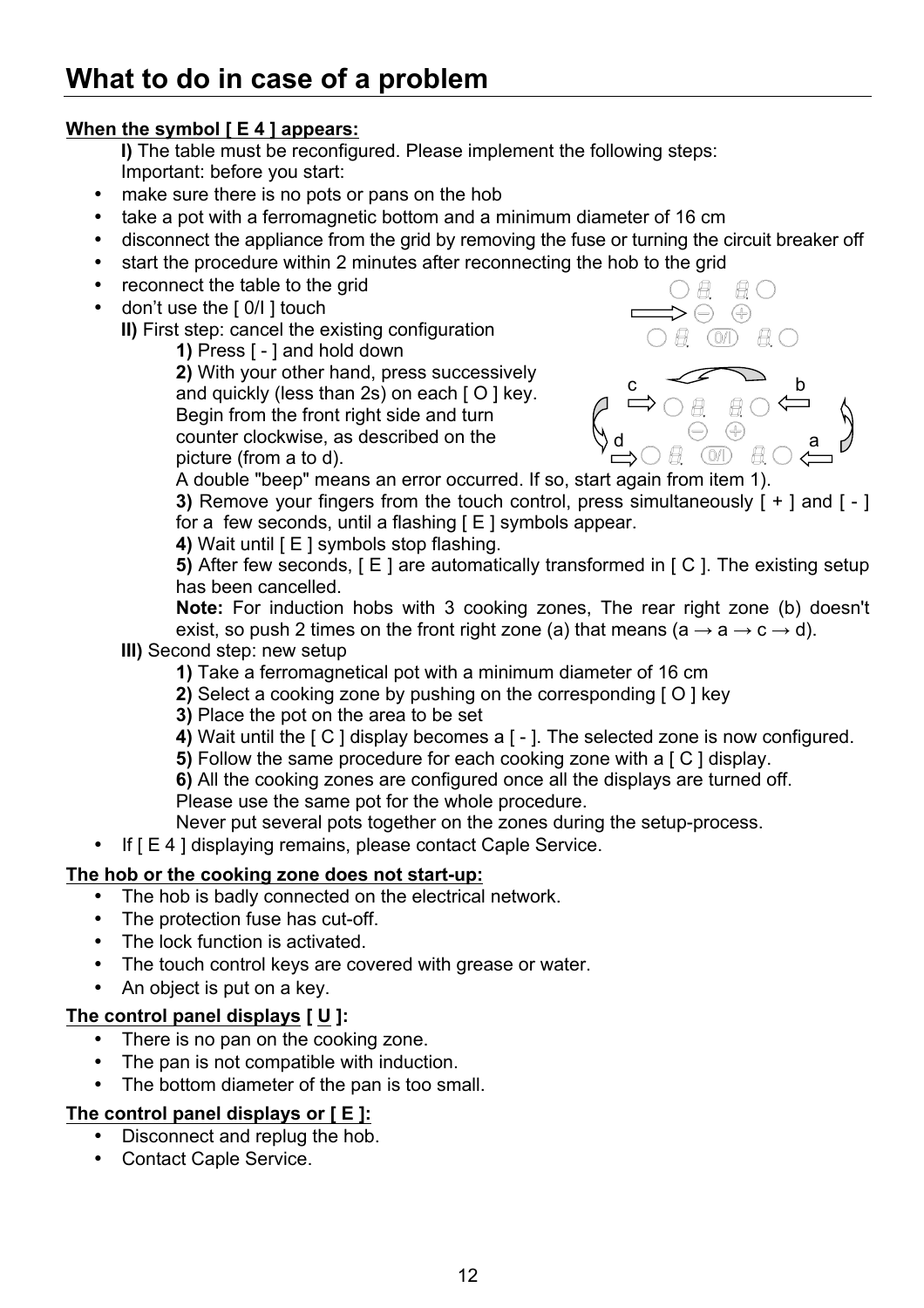#### **One or all cooking zones have cut-off:**

- The safety system functioned.
- You forgot to switch off the cooking zone for a long time.
- One or more touch control keys are covered.
- The pan is empty and its bottom has overheated.
- The hob also has an automatic reduction of power level and breaking Automatic overheating

#### **Continuous ventilation after switching off the hob:**

- This is not a failure, the fan continuous to protect the electronic device.
- The fan cooling stops automatically.

#### **The control panel displays [ L ]:**

Refer to the chapter control panel locking page.

#### The control panel displays  $\lceil \frac{1}{2} \rceil$  or  $\lceil \frac{1}{2} \rceil$  Creasset 1:

• An object or liquid covers the control keys. The symbol disappear as soon as the key is released or cleaned.

#### **The control panel displays [ E2 ] or [ E H ] :**

• The hob is overheated, let it cool and then turn it on again.

#### **The control panel displays [ E3 ] :**

• The pan is not adapted, change the pan.

#### **The control panel displays [ E6 ] :**

• Defective network. Control the frequency and voltage of the electrical network.

#### **The control panel displays [ E8 ] :**

• The air inlet of the ventilator is obstructed, release it.

#### **The control panel displays [ E C ] :**

• Configuration error. Set the table again, referring to the chapter "The [E 4] appears."

If one of the symbols above persists, contact Caple Service on 0844 800 3830.

# **Environment preservation**

- The materials of packing are ecological and recyclable.
- The electronic appliances are composed of recyclable, and sometimes harmful materials for the environment, but necessary to the good running and the safety of the appliance.
	- **Do not throw your appliance away with the general household waste.**
	- **Get in touch with the waste collection centre of your local council that is available for the recycling of the household appliances. You can also contact the local council or your retail for advice.**

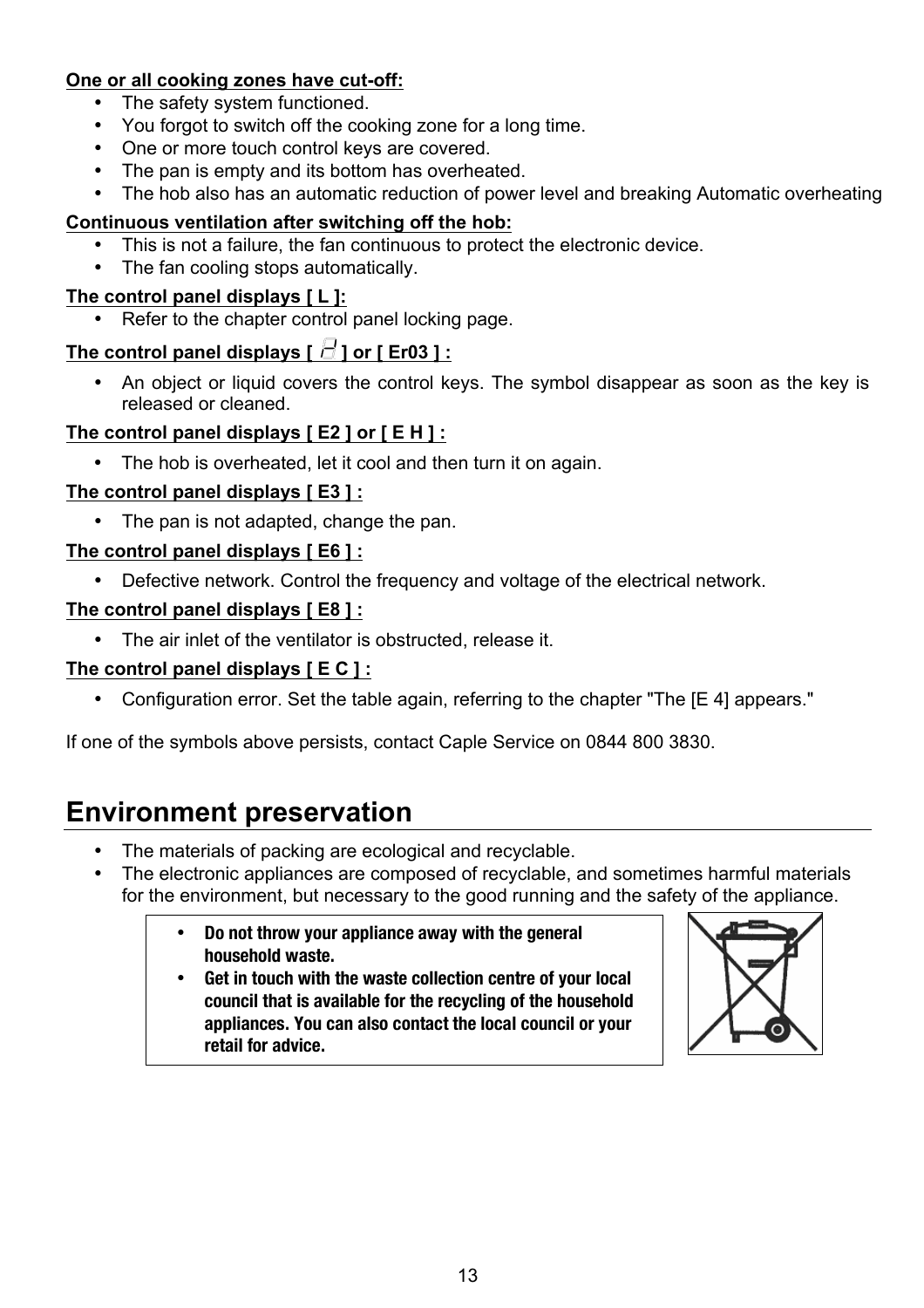# **Installation instructions**

The installation comes under the exclusive responsibility of specialists. The installer is held to respect the legislation and the standards enforce in the country of installation.

#### **How to fix the gasket:**

The gasket supplied with the hob avoids all infiltration of liquids in the cabinet. His installation has to be done carefully, in conformity of the following drawing.



**Stick the gasket (2) two millimeters from the external edge of the glass, after removing the protective film (3).**

#### **Fitting - installing:**

• **The cut out sizes are:**

| Reference | Cut-size     |  |  |
|-----------|--------------|--|--|
| C867I     | 750 x 490 mm |  |  |

- **Ensure that there is a distance of 50 mm between the hob and the wall or sides.**
- The hobs are classified as "Y" class for heat protection. Ideally the hob should be installed with plenty of space on either side. There may be a wall at the rear and tall units or a wall at one side. **On the other side, however, no unit or divider must stand higher than the hob.**
- The piece of furniture or the support in which the hob is to be fitted, as well as the edges of furniture, the laminate coatings and the glue used to fix them, must be able to resist temperatures of up to 100 °C.
- The mural rods of edge must be heat-resisting.
- Do not install the hob at the top of a non-ventilated oven or a dishwasher.
- Ensure that under the bottom of the hob casing **a space of 20 mm** is left to ensure good air circulation around the electronic device.
- If a drawer is placed under the worktop avoid putting into this drawer flammable objects (for example: sprays) or non heat-resistant objects.
- Materials which are often used to make worktops expand on contact with water. To protect the cut out edge, apply a coat of varnish or special sealant. Particular care must be given to applying the adhesive joint supplied with the hob to prevent any leakage into the supporting furniture. This gasket guaranties a correct seal when used in conjunction with smooth work top surfaces.
- The safety gap between the hob and the cooker hood placed above must respect the indications of the hood manufacturer. In case of absence of instructions respect a minimum distance of 760 mm.
- The connection cord should be subjected, after installation, with no mechanical constraint, such for example of the fact of the drawer.
- **WARNING:** Use only hob guards designed by the manufacturer of the cooking appliance or indicated by the manufacturer of the appliance in the instructions for use as suitable or hob guards incorporated in the appliance. The use of inappropriate guards can cause accidents.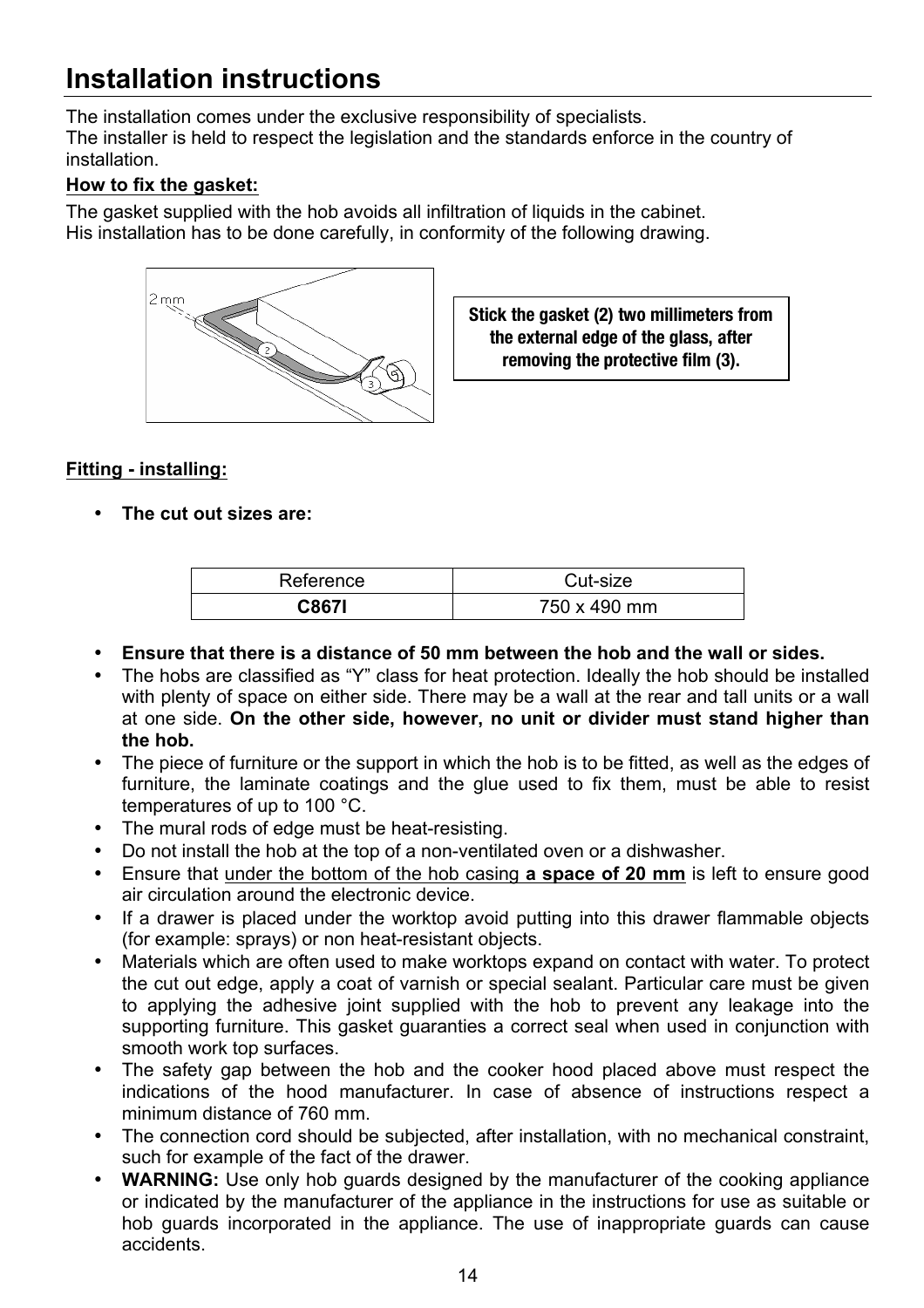# **Electrical connection**

- The installation of this appliance and the connection to the electrical network should be entrusted only to an electrician who will comply with the normative regulations and which respects them scrupulously.
- Protection against the parts under tension must be ensured after the building-in.
- The data of connection necessary are on the stickers placed on the hob casing near the connection box.
- The connection to the mains must be made using an earthed plug or via an omnipolar circuit breaking device with a contact opening of at least 3 mm.
- The electrical circuit must be separated from the network by adapted devices, for example: circuit breakers, fuses or contactors.
- If the appliance is not fitted with an accessible plug, disconnecting means must be incorporated in the fixed installation, in accordance with the installation regulations.
- The inlet hose must be positioned so that it does not touch any of the hot parts of the hob.

#### **Caution!**

This appliance is only to be connected to a network 230 V~ 50/60 Hz

Connect always a earth wire.

Respect the connection diagram.

The connection box is located underneath at the back of the hob casing. To open the cover use a medium screwdriver. Place it in the slits and open the cover.

#### **Electrical connection :**

| <b>Mains</b>     | Connection    | Cable diameter                 | Cable         | <b>Protection calibre</b> |
|------------------|---------------|--------------------------------|---------------|---------------------------|
| 230V~ 50/60Hz    | 1 Phase $+ N$ | $3 \times 2.5$ mm <sup>2</sup> | H 05 VV - F   | 25 A $*$                  |
|                  |               |                                | $H$ 05 RR - F |                           |
| $400V - 50/60Hz$ | 2 Phases + N  | $4 \times 1.5$ mm <sup>2</sup> | H 05 VV - F   | 16 A $*$                  |
|                  |               |                                | $H$ 05 RR - F |                           |

\* calculated with the simultaneous factor following the standard EN 60 335-2-6



#### **Connecting the hob**

#### Setting up the configurations:

For the various kinds of connection, use the brass bridges which are in the box next the terminal

#### Monophase 230V~1P+N

Put a bridge between terminal 1 and 2.

Attach the earth to the terminate "earth", the neutral N to terminal 4, the Phase L to one of the terminals 1 or 2.

#### Biphase 400V~2P+N

Attach the earth to the terminate "earth", the neutral N to terminal 4, the Phase L1 to the terminals 1 and the Phase L2 to the terminal 2.

**Caution! Ensure that you correctly attach the wires and the bridges and tighten the screws properly.**

**We cannot be held responsible for any incident resulting from incorrect connection or which could arise from the use of an appliance which has not been earthed or has been equipped with a faulty earth connection.**